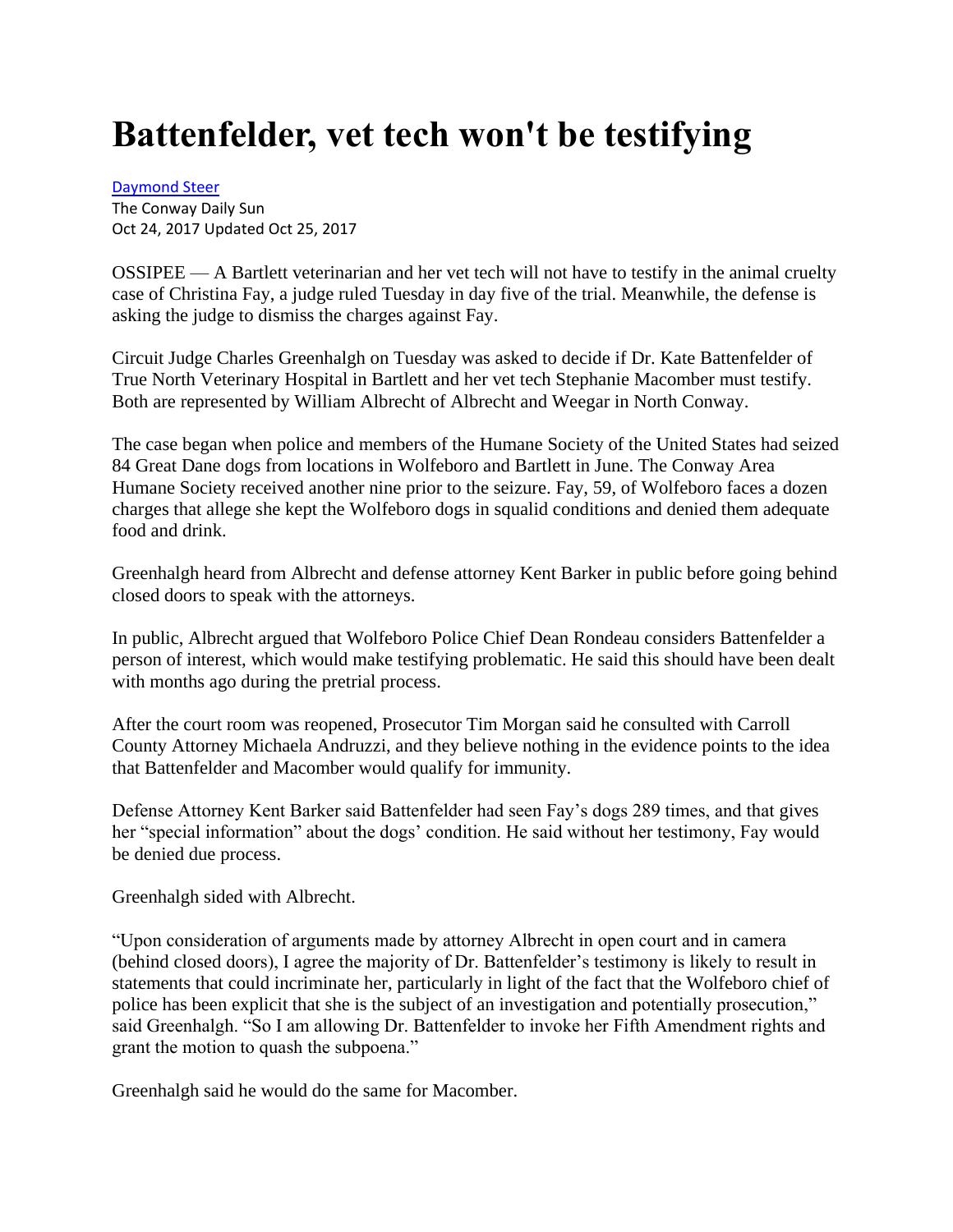As a result of that and the state refusing to grant immunity, Barker moved to dismiss the case against Fay.

Greenhalgh said he would take that under advisement.

Later in the day, the prosecution rested, and the defense moved to dismiss the charges against Fay.

"We take a position that even in the light most favorable to the state there has not been sufficient evidence to prove beyond a reasonable doubt that Mrs. Fay is guilty of the charges that have been brought against her," said Barker.

Barker went though each charge and described why she was not guilty.

In one example, Barker said Fay was charged for failing to treat cherry eye, a disease involving a tear duct. He said it's a heritable condition and that Fay was having it treated when it became serious in her dogs.

As for the papilloma warts, Barker said they go away on their own. Barker added that Fay was following the direction of her vet in the treatment of the warts.

Barker said witnesses testified that the dogs didn't seem to have access to water. He said that was because if the dogs eat or drink too much, they could die.

Another example of one of Barker's arguments was about a particular dog who was suffering from "happy tail," an injury caused when a dog bangs its tail on a hard surface.

He said that he understood that dogs held by HSUS developed that condition since the raid.

"It's not our job, Mr. Cowles and I to prove anything negligent on the part of HSUS for their treatment of the dogs, but it's ironic that the exact same thing that Mrs. Fay is being charged with and is placed upon her country for trial for is a condition that has happened since the government has had control of the dogs," said Barker.

Prosecutor Simon Brown responded by objecting to Barker.

"The evidence of those complaints are basically the defendant negligently permitted an animal in her possession or custody to be subject to cruelty, inhumane treatment or unnecessary suffering of any kind," said Brown. "Each of the complaints with respect to those five dogs alleges as part of the proof the living conditions of these dogs... a couple of them were dogs housed in a basement with no light or ventilation. With respect to all five of these dogs, it was alleged and shown in the state's case that these dogs were forced to live, walk in and lay in a layer of feces and urine."

Brown said the charges say that the dogs were living in high ammonia levels and suffered from a series of medical conditions.